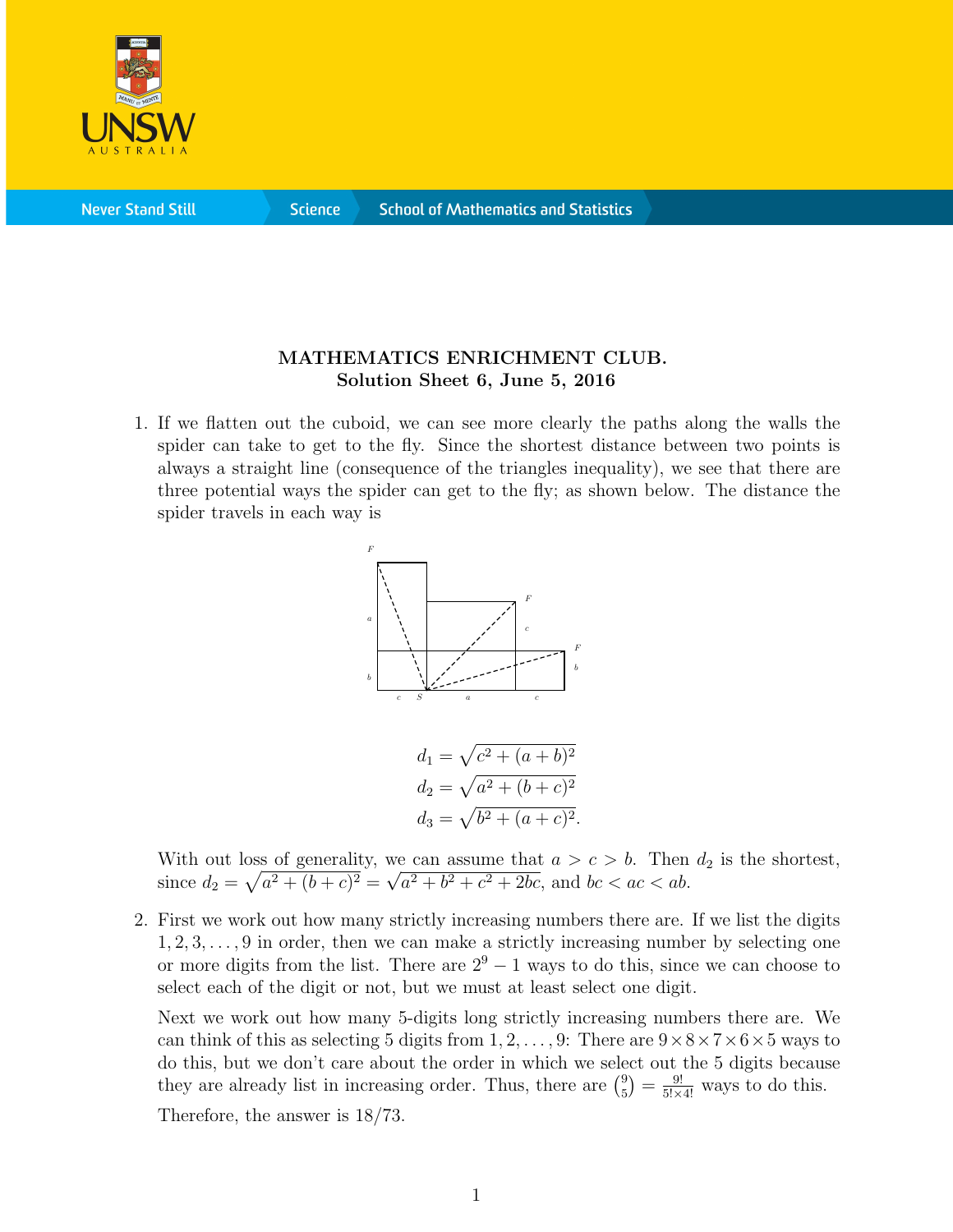- 3. If the white king is on a corners, then there are 3 spots where the black knight can not be on. If the white king is on an edge of the board but not a corner, then there are 5 spots where the black king can not be on. If the white king is not on an edge or a corner of the board, then there are 9 spots where the black king can not be on. Since there are 4 corners,  $4 \times (8-2)$  edges but not corners, and  $6 \times 6$  not edge or corner on a chess board, we can conclude that there are  $4 \times 61 + 4 \times (8 - 2) \times 59 + 6 \times 6 \times 55$ ways we can do this.
- 4. One way to do this is to use the properties of remainders. Note that the remainder of  $6^n$  divided by 7 is  $(-1)^n$ , and the remainder of  $8^n$  divided by 7 is  $1^n$ . Thus,  $6^n + 8^n$  has remainder  $(-1)^n + 1^n$  when divided by 7. Therefore,  $6^n + 8^n$  is divisible by 7 if and if  $n$  is odd.

The other way to do this is the consider the binomial expansion of  $(7-1)^n$  and  $(7+1)^n$ .

5. Consider the figure below: Since ABCD is a parallelogram, the area of the triangle



 $\triangle ABD$  is equal to half of the area of  $ABCD$ . Hence, if we can show that area of the shade region is equal to the area of  $\triangle ABBD$ , then we are done.

Consider the triangles QCX and QBX, both triangles have the same height because the lines  $QX$  and  $BC$  are parallel. Thus, these triangles also have the same area. Similarly, the triangles  $PXC$  and  $PXD$  have the same area. Therefore, the shaded region has the same area as the triangle ABD.

6. If x is an integer, then so is y. Therefore,  $[x] = x$  and  $[y] = y$ , so that  $xy = x + y$ . The solution for this case is  $x = y = 2$ .

Suppose x and y are both not integers. Let  $a = [x]$  and  $b = [x][y] = x + y$ . Then since b is an integer and  $b = x + y$ , we have  $[y] = [b - x] = b - ([x] + 1) = b - a - 1$ , which implies

<span id="page-1-0"></span>
$$
b = [x][y] = a(b - a - 1).
$$
\n(1)

Since a and b are both integers, we can deduce from  $(1)$  that b is a factor of a. Hence, we can write [\(1\)](#page-1-0) as

<span id="page-1-1"></span>
$$
ac = a(ac - a - 1),\tag{2}
$$

for some integer c. If  $a = 0$ , then  $b = a[y] = 0$ , so that  $b = x + y = 0$  which is impossible. So from [\(2\)](#page-1-1), we have  $ac - a - 1 = c$ . Consider

$$
(a-1)(c-1) = ac - a - c + 1 = 2,
$$
\n(3)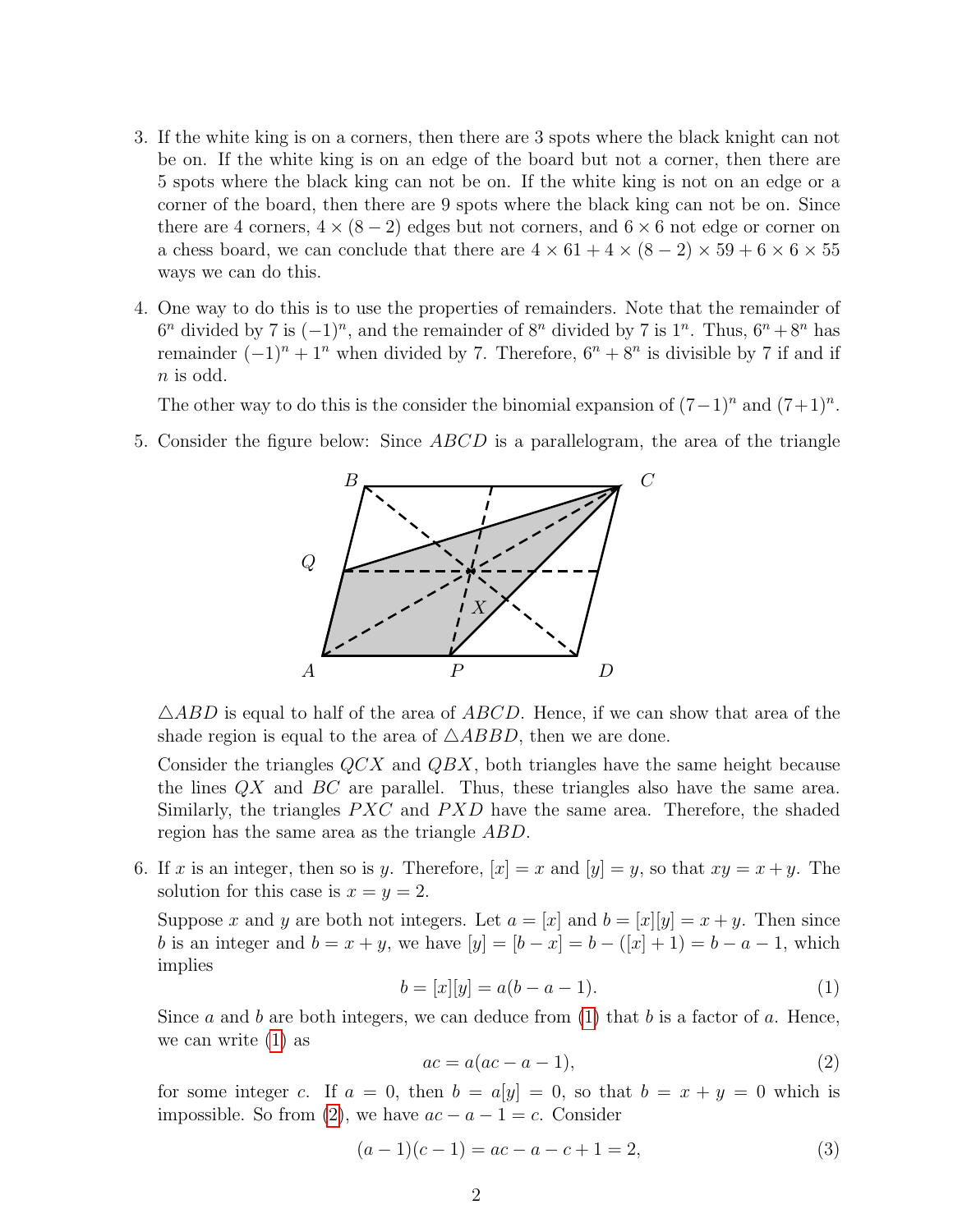where we have used the fact that  $ac - a - 1 = c$  on the second equality. From [\(2\)](#page-1-1), one has  $c = 3$ ,  $a = 2$  or  $a = 3$ ,  $c = 2$ . Moreover, from [\(1\)](#page-1-0), if  $a = 2, 3$  then  $b = 6$ . Hence,  $2 \leq x < 4$  and  $y = b - x = 6 - x$ . But x and y are both not integers in this case, so we eliminate  $x = 4$  from our solution.

Thus, we have three possible solutions:  $2 < x < 3$ ,  $y = 6 - x$  or  $3 < x < 4$ ,  $y = 6 - x$ or  $x = y = 2$ .

## Senior Questions

1. Let  $w_{ij}$  be the result of the game between the *i*-th and *j*-th players:

$$
s_{ij} = \begin{cases} +1 & \text{if player } i\text{-th wins,} \\ -1 & \text{if player } j\text{-th wins,} \\ 0 & \text{if they have a draw or } ij. \end{cases}
$$

Let  $X_i$  be the total score of player j at the end of the tournament. Then the number

$$
\sum_{j=1}^n s_{ij} X_j,
$$

is the difference between the total score of those players who beats player  $i$  and those who were beaten by player i, for some fixed  $1 \leq i \leq n$ . Thus, the question is asking whether  $\sum_{j=1}^{n} s_{ij}X_j > 0$  for every *i*. Consider

<span id="page-2-0"></span>
$$
\sum_{i,j=1}^{n} s_{ij} X_j X_i. \tag{4}
$$

.

The summation [\(4\)](#page-2-0) is equal to 0, since  $s_{ij} = -s_{ji}$ . But  $X_i \ge 0$  for each i, therefore (4) implies  $\sum_{j=1}^n s_{ij} X_j \not> 0$ . So, it is impossible.

2. Let us arrange all the students in the school according to the number of "A" marks they received. So,  $A_1 \geq A_2 \geq \ldots \geq A_n$  where  $A_j$  is the number of "A" received by j-th student,  $1 \leq j \leq n$ ,  $A_j \geq 0$  and  $\sum_{j=1}^n A_j = A$  where A is a total number of "A marks.

Now let us consider the first five students. According to the condition, one student (who has to be on top of the list) got at least 80% of "A" marks received by this group, which leaves no more than 20% of "A" marks remaining for the other four students. So,  $A_2 + A_3 + A_4 + A_5 \leq \frac{1}{4}A_1$ , and we have an estimate  $A_2 \leq \frac{1}{4}A_1$ . Considering students from k-th to  $k + 4$ -th  $(k + 4 \leq n)$ , we conclude that  $A_{k+1} \leq \frac{1}{4}A_k$ , which implies that  $A_{k+1} \leq \frac{1}{4^{k}}$  $\frac{1}{4^k}A_1$  ( $k \leq n-5$ ) and  $A_{n-3} + A_{n-2} + A_{n-1} + A_n \leq \frac{1}{4}A_{n-4}$ . Now we have

$$
A = A_1 + A_2 + \dots + A_{n-4} + (A_{n-3} + \dots + A_n)
$$
  
\n
$$
\le A_1 + \frac{1}{4}A_1 + \frac{1}{4^2}A_1 + \dots + \frac{1}{4^{n-5}}A_1 + \frac{1}{4^{n-4}}A_1
$$
  
\n
$$
< \sum_{k=0}^{\infty} \frac{1}{4^k}A_1 = \frac{A_1}{1 - \frac{1}{4}} = \frac{4}{3}A_1
$$

Therefore,  $A_1 > \frac{3}{4}A$ .